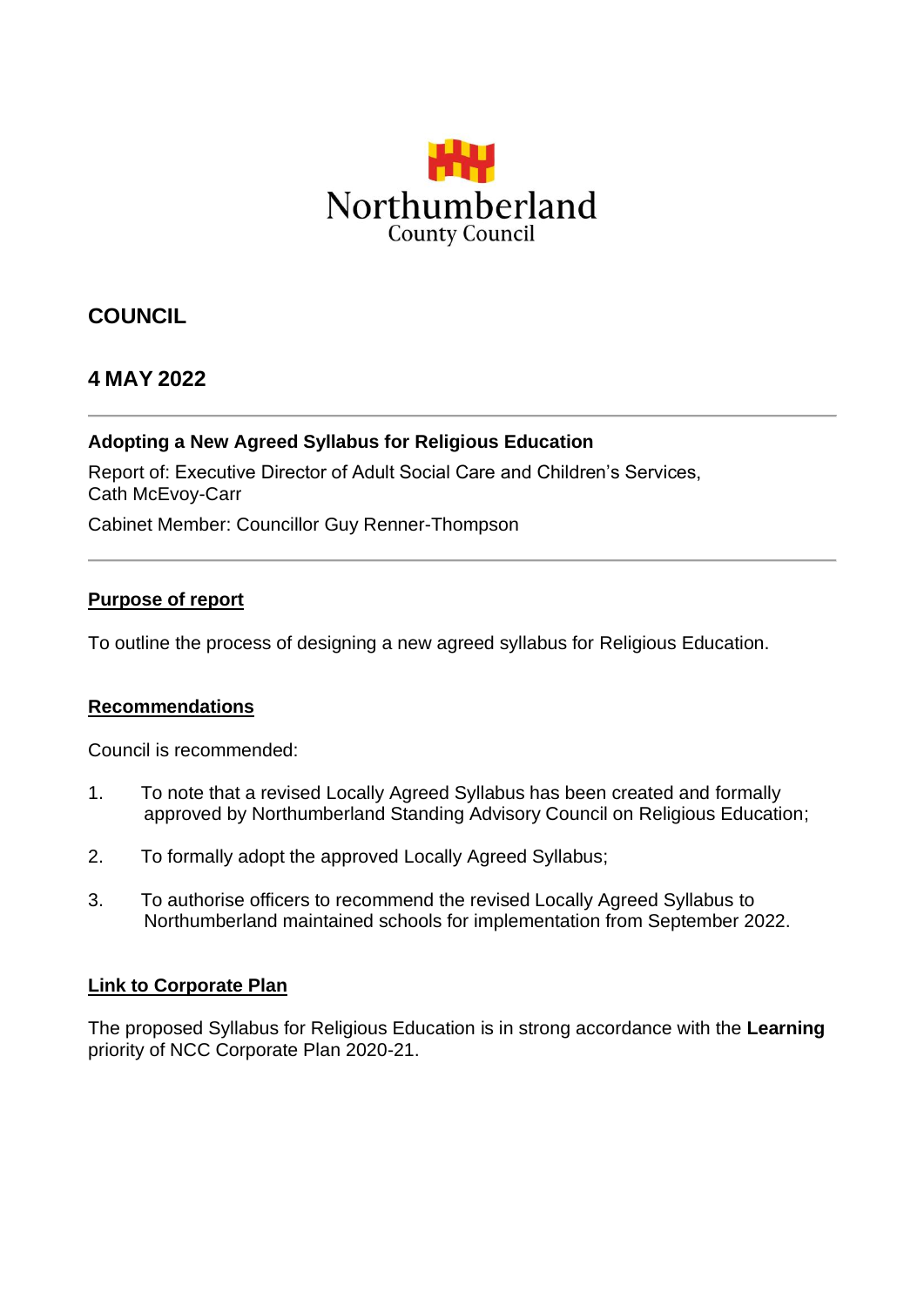## **Key issues**

The Locally Agreed Syllabus is a statutory syllabus of Religious Education (RE) prepared under Schedule 31 of the Education Act 1996 and adopted by the Local Authority under that schedule.

It must be followed in maintained schools without a designated denomination (community, foundation and voluntary-aided or voluntary-controlled schools without a religious character).

The locally agreed syllabus for RE must be reviewed at least every five years.

To remain compliant under Schedule 31 of the Education Act 1996 Northumberland County Council must provide maintained schools in county with a revised Locally Agreed Syllabus for September 2022.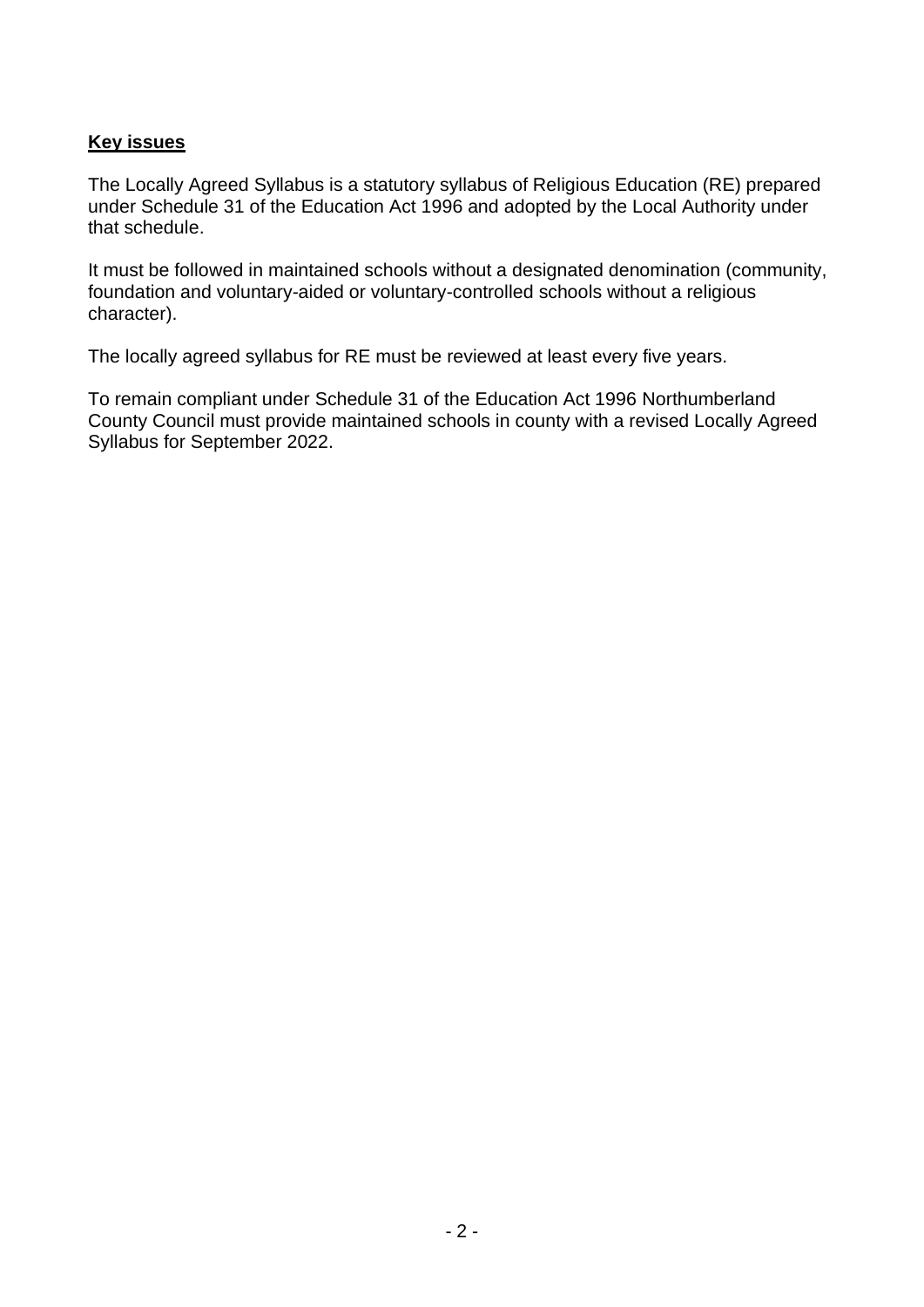## **Background**

The Locally Agreed Syllabus review process has been carried out between July 2020 and April 2022.

The review process involves the Standing Advisory Council on Religious Education (SACRE) creating a statutory body known as an Agreed Syllabus Conference (ASC) in order to produce a new locally agreed syllabus. The ASC is a separate legal body from a SACRE.

The Agreed Syllabus Conference must:

- meet in public
- include on any sub-committee at least one member of each of its constituent committees.
- produce an agreed syllabus for RE
- unanimously recommend that syllabus for adoption by the LA

This process has been completed and a new syllabus has been approved by the Northumberland SACRE. Before it is recommended to Northumberland schools, it must be adopted formally by the County Council. The proposed syllabus meets legal requirements and offers a suitable vehicle for Northumberland schools to provide high standards in RE.

The revised syllabus can now be recommended for adoption by schools from September 2022. The action being proposed will have benefits for the pupils of Northumberland in as much as teachers will be able to begin a new academic year by adopting a more relevant RE curriculum that fully complies with national guidance, prepares young people well for future examination courses in RE, and more accurately reflects the values and beliefs of citizens in the county and country.

The Northumberland SACRE resolved to commence a review of the Agreed RE syllabus at its meeting on 8 July 2020, in readiness for implementation from September 2022. An Agreed Syllabus Conference Working Group was set up, containing members of SACRE, the Head of School Improvement, and the Northumberland RE Consultant who provided feedback from teachers. Meetings took place on:

- 22 February 2021 [minutes](https://northumberlandeducation.co.uk/wp-content/uploads/2022/02/ASC-Minutes-22-February-2021-2.pdf)
- 22 March 2021 [minutes](https://northumberlandeducation.co.uk/wp-content/uploads/2022/01/ASC-Minutes-22-March-2021-4.pdf)
- 26 April 2021 [minutes](https://northumberlandeducation.co.uk/wp-content/uploads/2022/01/ASC-Minutes-Monday-26th-April-2021-2.pdf)
- 24 May 2021 [minutes](https://northumberlandeducation.co.uk/wp-content/uploads/2022/01/ASC-Minutes-Monday-24th-May-20211-1-1.pdf)
- 28 June 2021 [minutes](https://northumberlandeducation.co.uk/wp-content/uploads/2022/01/ASC-Minutes-Monday-28th-June-2021.pdf)

The ASC considered the outcomes of the ASC Working Group. The ASC considered the strengths and weaknesses of the current Agreed Syllabus, changes in demographics in Northumberland since 2016, developments in RE teaching, took feedback from focus groups, and considered the way they wished to move a new syllabus forward. Agreed Syllabus Conference meetings took place on:

- $\bullet$  21 July 2021 [minutes](https://northumberland.moderngov.co.uk/documents/s8632/ASC%20-%20Minutes.pdf)
- 8 December 2021 [minutes](https://northumberland.moderngov.co.uk/ieListDocuments.aspx?CId=180&MId=1575&Ver=4)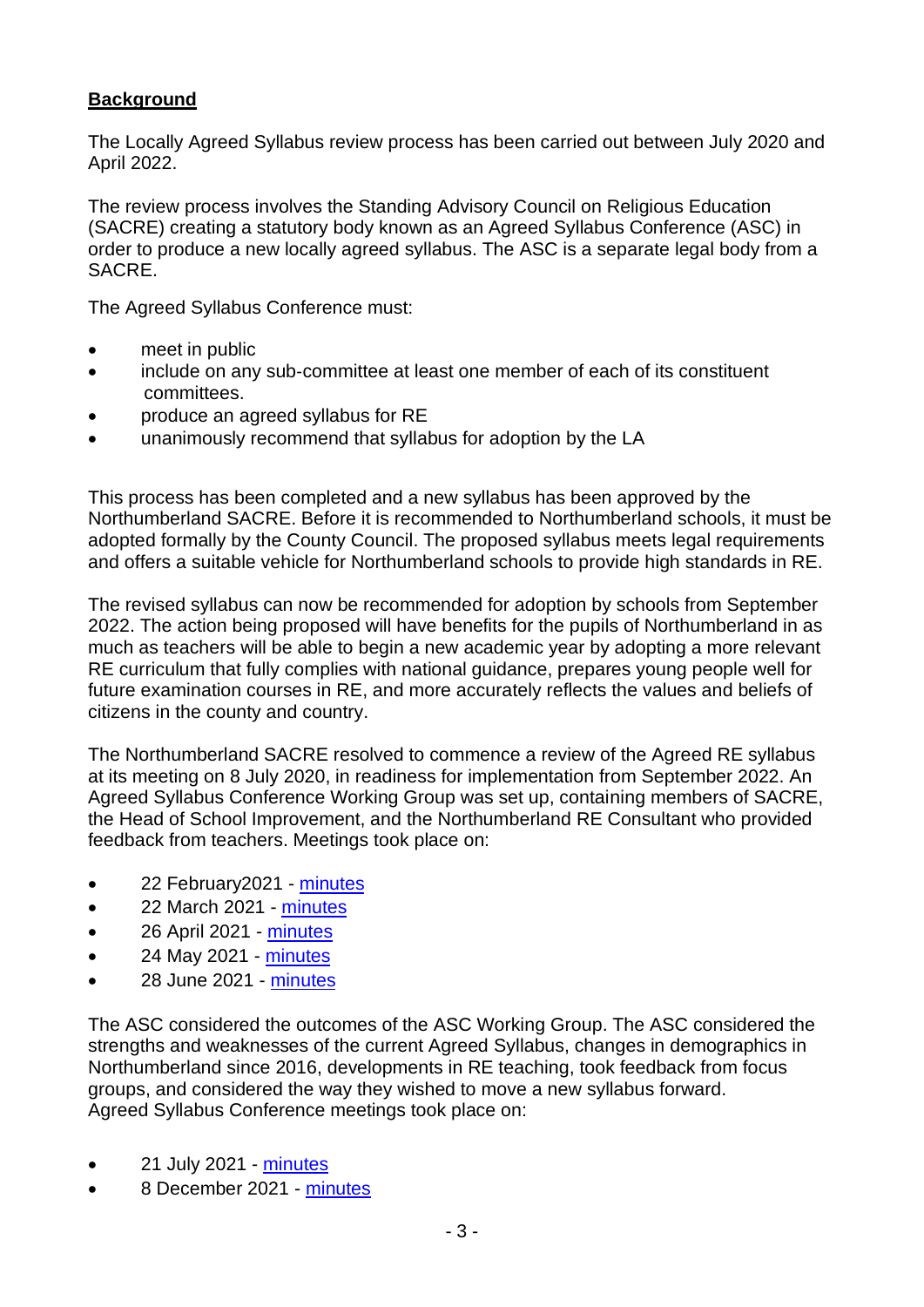- 4 February 2022 [minutes](https://northumberland.moderngov.co.uk/ieListDocuments.aspx?CId=180&MId=1576&Ver=4)
- 6 April 2022 [minutes](https://northumberland.moderngov.co.uk/ieListDocuments.aspx?CId=180&MId=1849&Ver=4)

The ASC considered a range of options:

- Keep the Agreed Syllabus in its current format
- Update the current Agreed Syllabus in full to take account for educational changes
- Write a new Agreed Syllabus in full
- Purchase a syllabus from a local authority who had recently updated theirs
- Purchase a new syllabus from RE Today, a private provider who have produced the Agreed Syllabus for over 30 local authorities.

The previous syllabus was putting teachers and students at a disadvantage as it was not as effective in terms of clarity, progression of learning or content.

The ASC felt that there was not sufficient time to update the current syllabus, or write a new syllabus in full, before the expected launch in June 2022.

Purchasing a syllabus from a local authority who had recently updated theirs was considered but none were found to be suitable for the Northumberland context.

Purchasing a syllabus from RE Today gives us the surety that the syllabus is of high quality and provides an opportunity for SACRE members to write local units to give the syllabus a more local context.

Consultation with the Church of England diocese has taken place via discussions between the Diocesan Director of Education and the Head of School Improvement.

Consultation with teachers has taken place via discussions at RE network meetings, facilitated by the RE Consultant, and at the SACRE termly meetings.

The various faith and non-religious belief groups represented on the SACRE have added their views during the drafting process.

The outcome of this consultation has been that Agreed Syllabus Conference decided to purchase a new syllabus from RE Today. SACRE has unanimously approved the finished syllabus and commends this to Northumberland County Council and to Northumberland schools.

The Cabinet Member for Children's Services has seen a final draft of the new syllabus, and as Chair of SACRE agrees with committee members that it is suitable for adoption.

Once approval has been received, Northumberland schools will be invited to a launch event, funded from the SACRE budget. Network meetings will follow this event throughout next academic year to support the implementation of the new agreed syllabus. The RE Consultant will provide support to individual schools as necessary.

The main risk associated with this decision is that if the proposed agreed syllabus was not adopted, Northumberland would not be compliant under Schedule 31 of the Education Act 1996.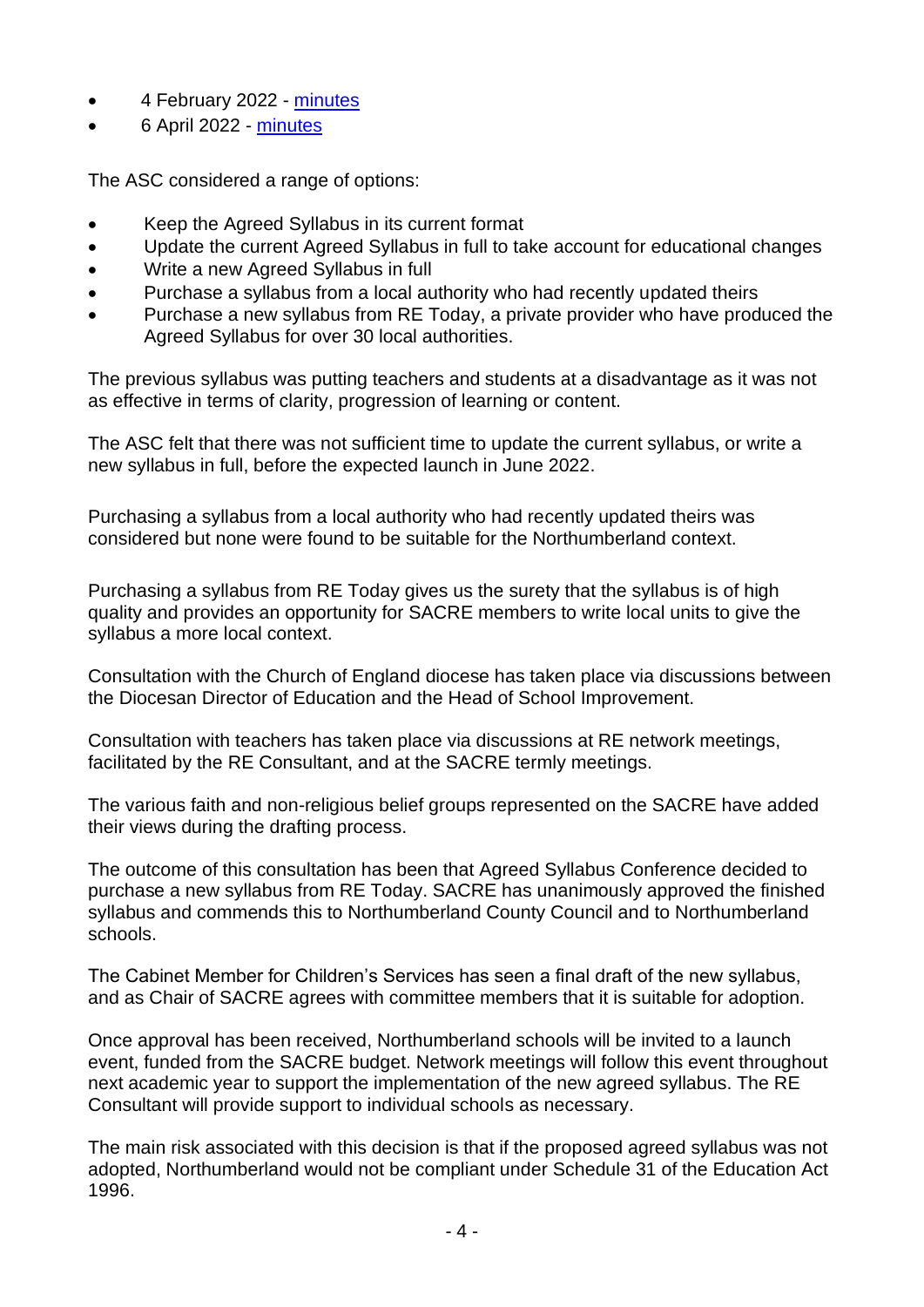Once adopted a link to the statutory sections will be put onto the SACRE page of the Northumberland County Council website. Individual schools will receive a unique access code so that they can access the full content.

Additional funds were requested for the financial year 2021 – 2022 to ensure that the RE Consultant could undertake additional work in preparing the agreed syllabus. There is no cost to relevant schools as the costs are being borne by the SACRE budget.

The public sector equality duty (Section 149 of the Equality Act 2010) applies to the decision to be made on this report. There is a requirement when deciding upon the recommendations to have due regard to the need to advance equality of opportunity for people with protected characteristics, foster good relations between such groups, and eliminate any unlawful discrimination.

The agreed syllabus should not negatively impact on residents or council staff with protected characteristics. As with all curriculum content schools have a general duty to ensure that every student can access the curriculum and this syllabus is designed to enable the content to be differentiated for pupils of all abilities, including those with disabilities.

Similarly, school staff with protected characteristics will not be negatively affected by the changes made to the content or proposed delivery of the new syllabus.

The professional development opportunities for teachers in Northumberland schools around the new agreed syllabus will commence in June 2022.

Schools should begin adopting the new agreed syllabus from September 2022 with full adoption expected from September 2023.

The new agreed syllabus will be a brought to the attention of all schools through the ecourier, RE network meetings, Headteacher briefings and via School Improvement Partner visits to schools.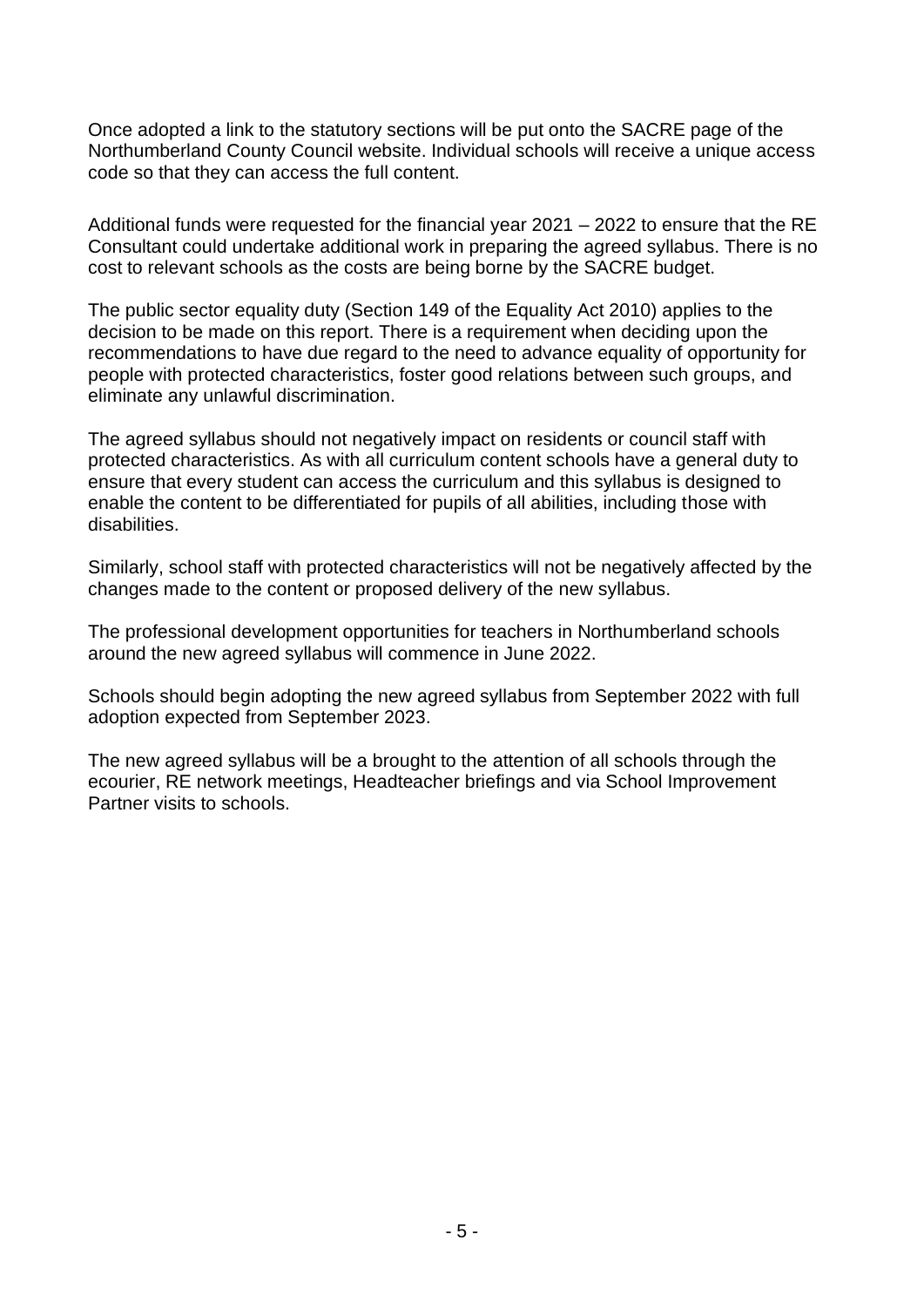# **Implications**

| <b>Policy</b>                                                           | The revised Locally Agreed Syllabus is in strong accordance<br>with the Learning priority of NCC Corporate Strategy 2020-21                                                                                                                              |  |
|-------------------------------------------------------------------------|----------------------------------------------------------------------------------------------------------------------------------------------------------------------------------------------------------------------------------------------------------|--|
| <b>Finance and</b><br>value for<br>money                                | There are no direct financial impacts positive or negative arising<br>from the recommendations associated with the revised Locally<br>Agreed Syllabus. All costs in implementing the revised Local<br>Agreed Syllabus have been covered by SACRE budget. |  |
| Legal                                                                   | The recommendations allow Northumberland County Council to<br>remain compliant under Schedule 31 of the Education Act 1996                                                                                                                               |  |
| <b>Procurement</b>                                                      | None                                                                                                                                                                                                                                                     |  |
| <b>Human</b><br><b>Resources</b>                                        | None                                                                                                                                                                                                                                                     |  |
| <b>Property</b>                                                         | None                                                                                                                                                                                                                                                     |  |
| <b>Equalities</b><br>(Impact<br>Assessment<br>attached)<br><b>Yes X</b> | Equalities impact assessment embedded as appendix 01.                                                                                                                                                                                                    |  |
| <b>Risk</b><br><b>Assessment</b>                                        | None                                                                                                                                                                                                                                                     |  |
| Crime &<br><b>Disorder</b>                                              | This report has considered Section 17 (CDA) and the duty it<br>imposes and there are no implications arising from it.                                                                                                                                    |  |
| <b>Customer</b><br><b>Consideration</b>                                 | The revised Locally Agreed Syllabus as set out in this report is<br>based upon creating a more current and inclusive curriculum for<br>Northumberland's pupils and to better support outcomes in<br>Religious Education.                                 |  |
| Carbon<br>reduction                                                     | It is not envisaged that the revised Locally Agreed Syllabus<br>would have any positive or negative impact on carbon reduction.                                                                                                                          |  |
| <b>Health and</b><br>Wellbeing                                          | None                                                                                                                                                                                                                                                     |  |
| <b>Wards</b>                                                            | Applicable to children in all wards who attend maintained<br>schools without a designated denomination (community,<br>foundation and voluntary-aided or voluntary-controlled schools<br>without a religious character).                                  |  |

# **Background Papers**